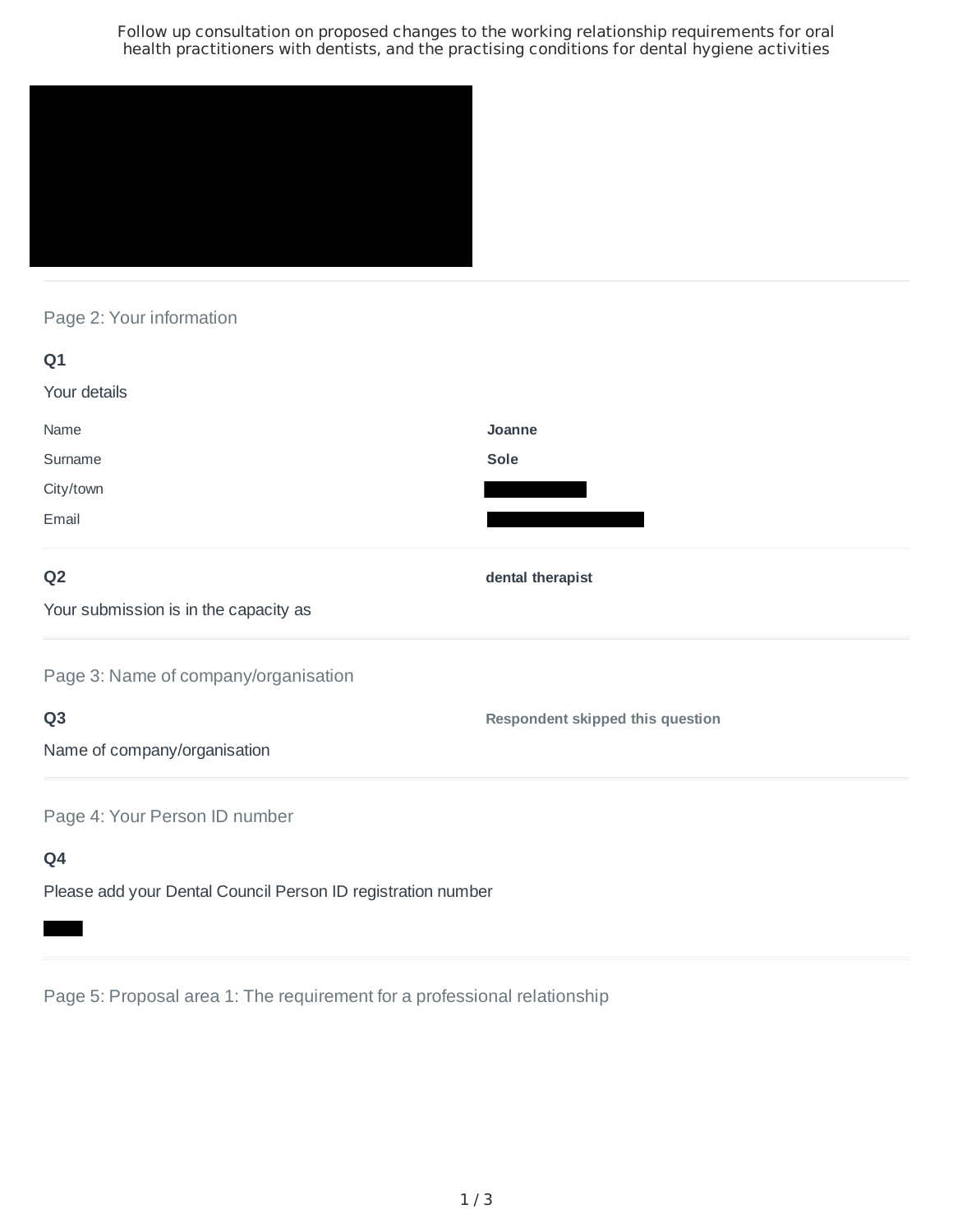Follow up consultation on proposed changes to the working relationship requirements for oral health practitioners with dentists, and the practising conditions for dental hygiene activities

### **Q5**

**Agree**

Do you agree/disagree with the proposal to remove the mandated requirement for a professional relationship (dental therapy), working relationship (dental hygiene, orthodontic auxiliary practice), and a consultative professional relationship (oral health therapy) from the respective scopes of practice. Please detail why.

### **Q6**

Please provide comments to support your response.

As a professional we can seek advice if and when needed

Page 6: Proposal area 1: The requirement for a professional relationship

### **Q7**

**Agree**

Do you agree/disagree to remove references to working/professional/consultative professional relationships from the dental therapy, dental hygiene, orthodontic auxiliary practice, oral health therapy, dental technology and clinical dental technology scopes of practice? (as detailed in Appendices  $A - F$ ). Please detail why.

# **Q8**

Please provide comments to support your response.

Support is not direct but by engagement

Page 8: Proposal area 2: Practising conditions for dental hygiene activities

# **Q9**

**Neither agree nor disagree**

Do you agree/disagree with the removal of the requirement for direct clinical supervision for administration of local anaesthetic and prescription preventive agents? Please detail why.

#### **Q10**

Please provide comments to support your response.

N/A

Page 9: Proposal area 2: Practising conditions for dental hygiene activities